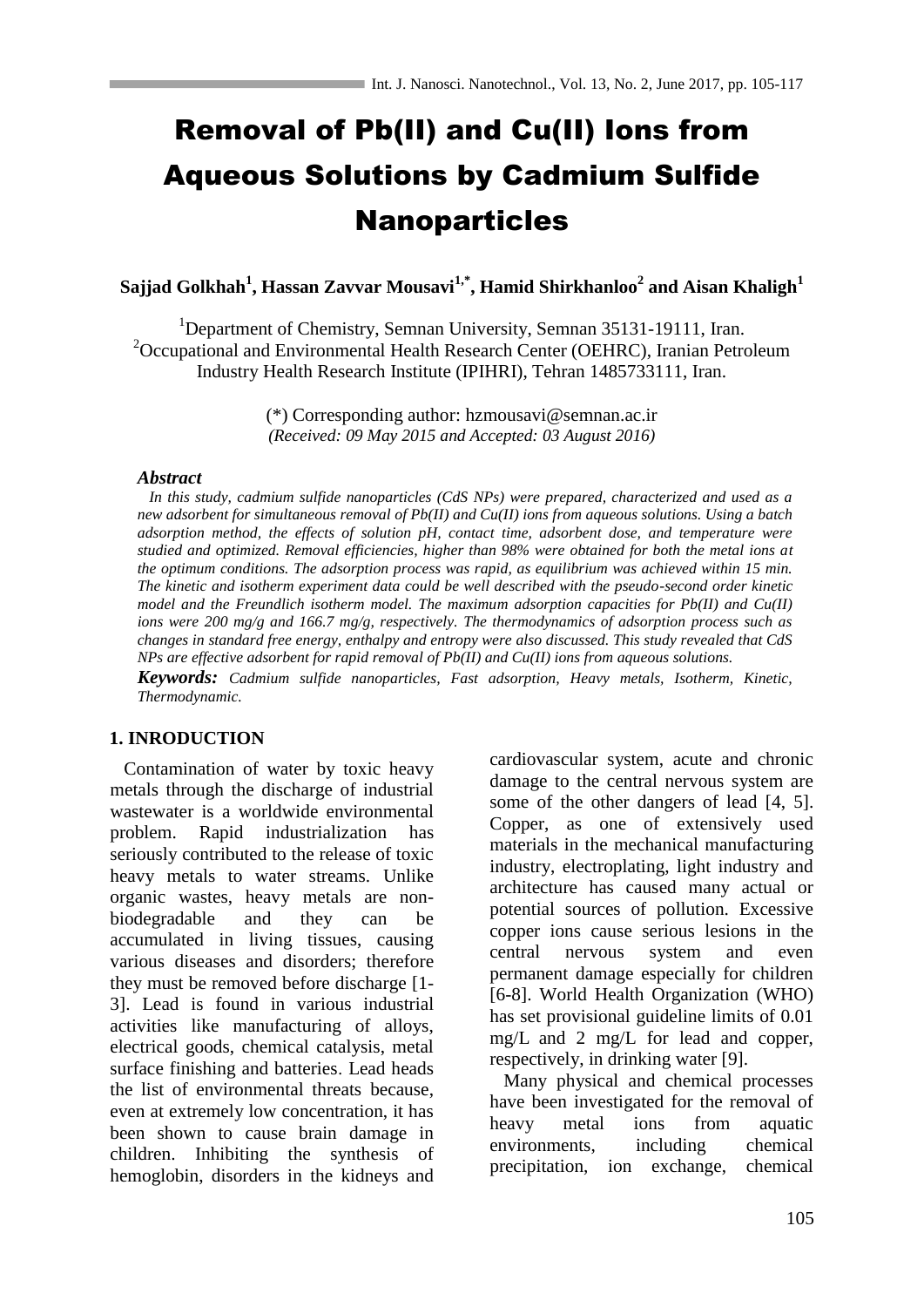oxidation/reduction, reverse osmosis, membrane technologies and adsorption. Among these techniques, adsorption is regarded as the most promising one due to its clean and fast operation, high efficiency, ease of handling, low cost and availability of different adsorbents [\[10-12\]](#page-10-1). Several types of materials have been studied to determine their ability for adsorption of heavy metal ions from effluents, such as agricultural and industrial solids wastes [\[9,](#page-10-0) [13-15\]](#page-10-2), montmorillonite and kaolinite [\[16\]](#page-10-3), chitosan [\[17\]](#page-10-4), polymeric materials [\[3,](#page-9-4) [18\]](#page-10-5), and so on.

Currently, great interest is devoted to the development of new adsorbents with superior properties such as high adsorption capacity, fast adsorption rate and higher chemical and mechanical strength for water and wastewater treatment. With development of nanotechnology at the end of the 20th century, new techniques based on nanomaterials for the removal of heavy metal ions have been presented [\[19,](#page-10-6) [20\]](#page-10-7). Nanoadsorbents are quite efficient for the fast adsorption of heavy metal ions from aqueous solutions due to their high specific surface areas, high specificity, high reactivity, simple operation and the absence of internal diffusion resistance [\[21,](#page-10-8) [22\]](#page-10-9). Up to now, various nanomaterials have been investigated for the adsorption of heavy metal ions from effluents, such as nanoalumina [\[21\]](#page-10-8), nanozeolite composites [\[23\]](#page-10-10), carbon nanotubes [\[24,](#page-10-11) [25\]](#page-10-12), nano-sized metal oxides [\[26,](#page-10-13) [27\]](#page-10-14), magnetic nanoadsorbents [\[28-30\]](#page-10-15), nano hydroxyl apatite [\[31,](#page-10-16) [32\]](#page-10-17), and nano-scale diboron trioxide/titanium dioxide [\[33\]](#page-10-18).

Cadmium sulfide nanoparticles (CdS NPs) as one of the most important semiconductor materials have many optoelectronic applications because of the availability of discrete energy levels, well developed synthetic protocols, good chemical stability and easy preparation techniques. In last decades, efforts have been devoted to the preparation of highquality cadmium sulfide nanoparticles and the investigation of their properties and applications [\[34,](#page-10-19) [35\]](#page-10-20). There are many reports about CdS NPs obtained by different methods and from various precursors [\[36-38\]](#page-10-21). The properties of these nanoparticles depend on their size. Some applications of CdS NPs include fieldeffect transistors, solar cells, detectors for laser and infrared, light emitting diodes, photocatalytic and biological sensors, gas sensors, optoelectronic devices and so on [\[34,](#page-10-19) [39\]](#page-11-0).

The main purpose of the present study is to investigate the adsorption ability of CdS NPs for simultaneous removal of Pb(II) and Cu(II) ions from aqueous solutions. Using a batch adsorption mode, different experimental conditions, such as *pH*, adsorbent dose, contact time, and temperature for the maximum removal of both metal ions were investigated and optimized. Meanwhile, behaviors and mechanisms of both metal ions adsorption are comprehensively explored by kinetic and isotherm models as well as thermodynamic parameters.

# **2. MATERIALS AND METHODS**

# **2.1. Apparatus and Characterization Methods**

 Heavy metals analysis was carried out using atomic absorption spectrophotometer (Shimadzu, AA-680/G, Japan) under the conditions given by the manufacturer with air-acetylene flame. The pH values were measured by a digital pH-meter (Metrohm, E-632, Herisau, Switzerland), supplied with a glass-combined electrode. A temperature-controlled orbital shaker (Technal, TE 4200, Brazil) and a centrifuge (Hettich, EBA 20, Germany) were also used throughout this study. X-ray diffraction (XRD) pattern of CdS NPs was recorded by X-ray diffractometer (Phillips, PW 1840, Netherland) with Cu-Kα radiation source. A transmission electron microscopy (TEM, Philips, CM30, Netherland) was used to take a view of the adsorbent.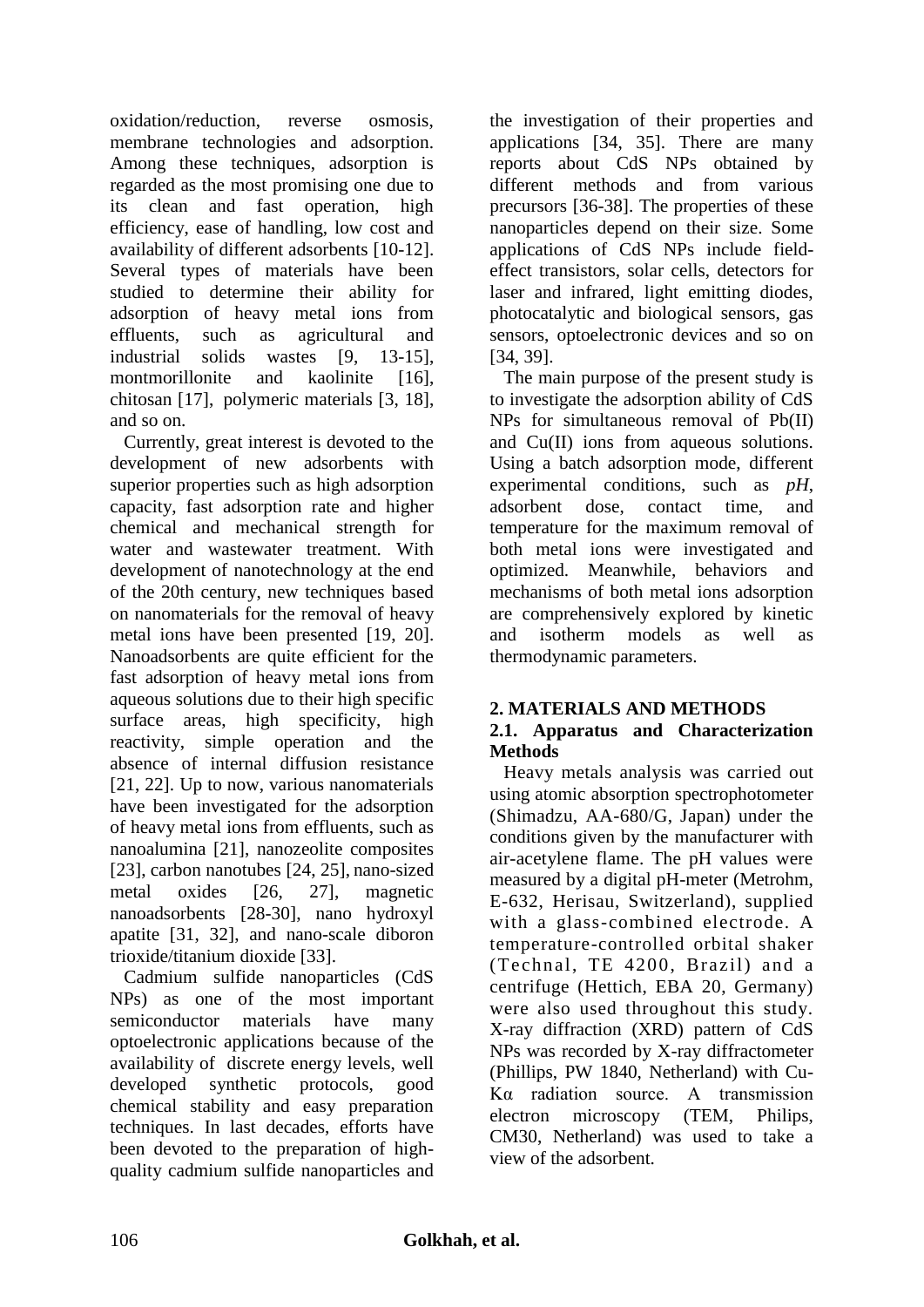## **2.2. Chemical Reagents and Materials**

Metal nitrates, sodium hydroxide, nitric acid, sodium sulfide, and all of the other reagents and chemical compounds used for experiments and analysis were of analytical grade and purchased from Merck (Darmstadt, Germany). Deionized water (DI-water) obtained from a Millipore Continental Water System (Bedford, MA, USA) was used throughout this study.

Stock solutions were prepared by dissolving appropriate amount of the nitrate salts of Pb(II) and Cu(II) as  $1000$ mg L-1 solutions in DI-water. The working standard and experimental solutions were prepared daily by dilution of the stock solutions with DI-water prior to use.

# **2.3. Preparation of Cadmium Sulfide Nanoparticles**

 CdS NPs were synthesized in aqueous medium through the chemical precipitation technique by using glucose as capping agent [\[38,](#page-11-1) [40\]](#page-11-2). In detail, 10 mL of sodium sulfide aqueous solution (0.1 M) was added dropwise to 10 mL of cadmium nitrate aqueous solution (0.1 M). Yellow precipitate formed and the mixture was vigorously stirred by a magnetic stirrer for 15 h at room temperature. Then, 10 mL of glucose aqueous solution (0.2 M) was added dropwise to the mixture. The resulting precipitate was oven-dried at 100 °C for 6 h. Finally, the dried sample was washed several times by DI-water and dried again at 50 °C for 4 h.

# **2.4. Adsorption Procedure**

 Adsorption experiments were performed using batch technique to identify the effect of important variables such solution pH (2- 6), contact time (1-20 min), adsorbent dosage (0.2-2.5 g/L), and temperature  $(278-348)$  K) on the adsorption of Pb(II) and Cu(II) ions from aqueous solution.

Batch adsorption experiments were carried out in a series of 100 mL Erlenmeyer flasks containing 50 mL aqueous solutions of  $Pb(II)$  and  $Cu(II)$  ions (100 mg/L, from each one). Desired pH values in solution were adjusted by adding negligible volumes of NaOH or HNO3 solutions. Appropriate amounts of CdS NPs were then added to each solution. The mixtures were agitated on shaker at a constant temperature. The samples were withdrawn at regular time intervals. Solid/liquid phases were separated by centrifuging at 600 rpm for 5 min, and then filtered through a 0.22 µm filter membrane (GSWP 47, Millipore, Billerica, MA). The residual concentrations of metal ions in the filtrate were then determined using flame atomic absorption spectrophotometer (F-AAS). The adsorption tests were continued until the equilibrium concentration was reached. Removal percentage and the solid phase heavy metal concentration, qe (mg/g), were calculated as:

$$
\text{Removal\%} = \frac{(\mathbf{C}_0 - \mathbf{C}_e)}{\mathbf{C}_0} \times 100 \tag{1}
$$
\n
$$
(\mathbf{C}_0 - \mathbf{C}_e) \times \mathbf{V}
$$

$$
q_e = \frac{(C_0 - C_e)}{m} \times V
$$
 (2)

Where  $C_0$  and  $C_e$  are the initial and final concentrations (mg/L) of metal ions in solution phase, respectively; V is the volume of the treated solution (L); and m is the mass of adsorbent (g). All the experimental data were the averages of triplicate determinations.

Adsorption isotherms at various dosages of CdS NPs (0.2, 0.4, 1, 1.4, 1.8, and 2 g/L) were studied using the same above procedure. The solution pH, contact time and temperature were adjusted in the optimum amounts obtained from batch optimization procedure, i.e., 6, 15 min, and 298 K, respectively.

Kinetics of  $Pb(II)$  and  $Cu(II)$  ions adsorption on CdS NPs were also investigated by the same above procedure using different contact times (1, 3, 5, 9, 12, 15 min) at optimum amounts of pH, adsorbent dosage and temperature.

Thermodynamic studies at different temperatures (278, 288, 298, 308, and 318 K) were carried out by adding 0.05 g of CdS NPs into 50 mL of sample solution (100 mg/L of Pb and Cu). The solution pH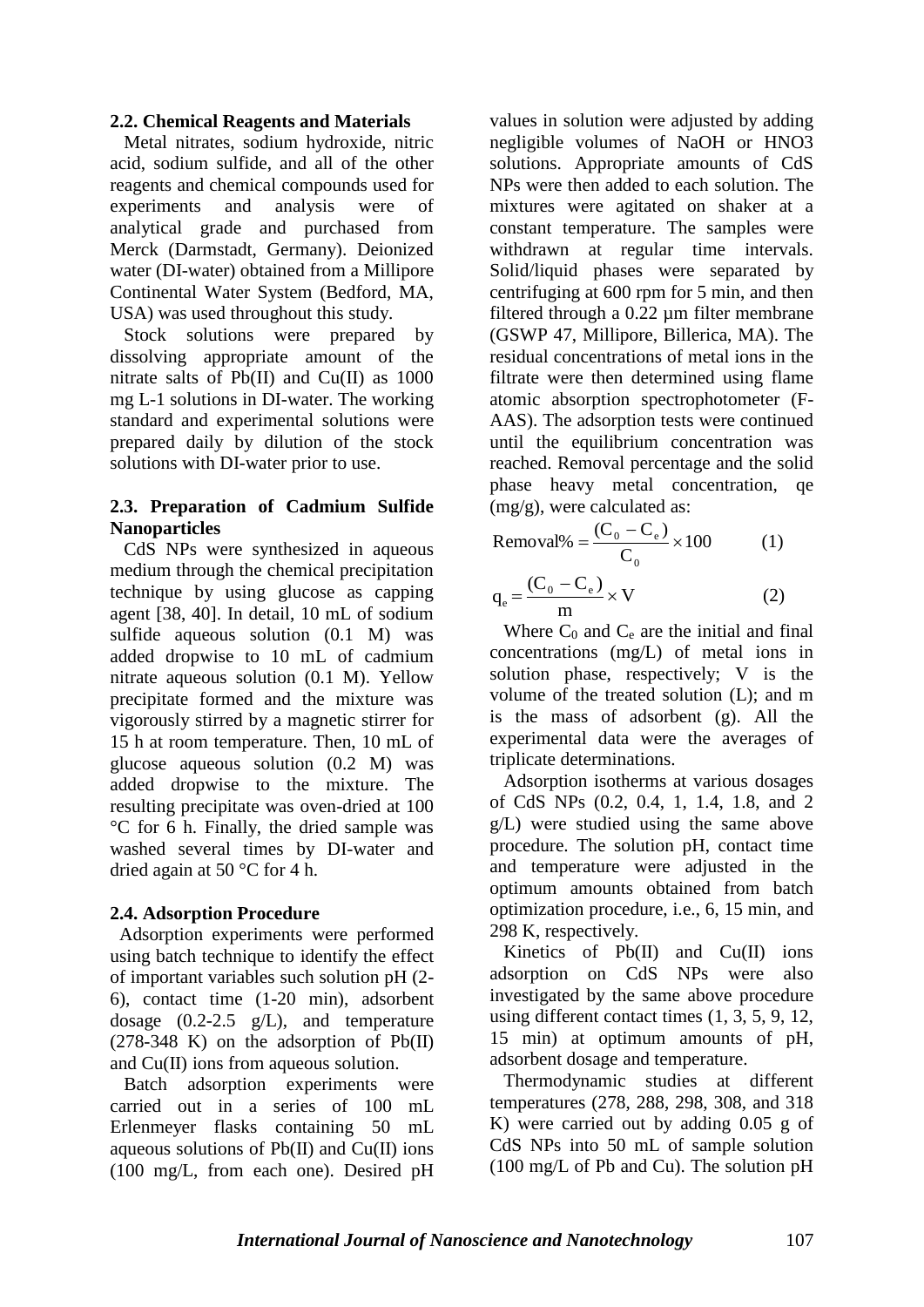and contact time were adjusted in 6 and 5 min, respectively.

# **3. RESULTS AND DISCUSSION 3.1. Characterization of Adsorbent**

In the present study, CdS NPs were synthesized in aqueous medium through chemical precipitation technique by using glucose as capping agent [\[37\]](#page-11-3). Transmission electron microscopy was used to investigate the morphology and particles size of CdS NPs. Figure 1 shows a representative TEM image of CdS NPs, which clearly presents that the diameters of most particles are less than 100 nm. Obviously, CdS is formed by crystalline aggregates, resulted from fine and spherical nanoparticles. Thus, the offered method for preparation of CdS NPs was successful.

The XRD pattern of CdS NPs is displayed in Figure 2. The three peaks with 2*θ* values of 26.82, 43.53, 52.20, and 70.51 correspond to the (1 1 1), (2 2 0), (3 1 1), and (3 3 1) planes of the cubic phase CdS. The absence of peaks at 28.4, 36.62, and 47.84 which are associated only with hexagonal phase eliminates the possibility of incorporation of hexagonal phase of CdS in the sample [\[41\]](#page-11-4). This is in agreement with the results already reported by Prabhu et al. [\[39\]](#page-11-0). They synthesized CdS NPs through the chemical precipitation by using triethanolamine as capping agent.

Broadening of the peaks indicates the nanocrystalline nature of the material. The crystallite size (D) of CdS NPs was estimated from line broadening of the (111) diffraction peak, according to the Debye-Scherrer equation [\[34,](#page-10-19) [41\]](#page-11-4):

βcosθ  $D = \frac{0.9\lambda}{2}$  (3)

Where  $\lambda$  is the wavelength of Cu-Ka radiation ( $\lambda = 1.542$  °A), is the full-width at half maximum intensity and is the diffraction angle (in radian) of the considered diffraction peak. The crystallite size calculated by this method was 47.82 nm.



*Figure 1. TEM image of CdS NPs.*



*Figure 2. XRD pattern of CdS NPs.*

# **3.2. Effect of pH**

The  $pH$  of the solution has a significant impact on the uptake of heavy metal ions, since it determines the surface charge of the adsorbent, the degree of ionization and speciation of the adsorbate [\[17\]](#page-10-4). The effect of *pH* on the adsorption of Pb(II) and Cu(II) ions by  $0.05$  g of CdS NPs was studied over the  $pH$  range of 2–7, with known concentration of metal ions (100 mg/L), and contact time of 15 min at 298 K. As illustrated in Figure 3, removal percentages of both metal ions increased from *pH* 2 to 6. The maximum removal of metal ions was observed at *pH*=6. This may be attributed to the surface charge development of the sorbent and the concentration distribution of metal ions since both of them are *pH*-dependent. At low *pH* values, solution is strongly acidic and the surface of the sorbent is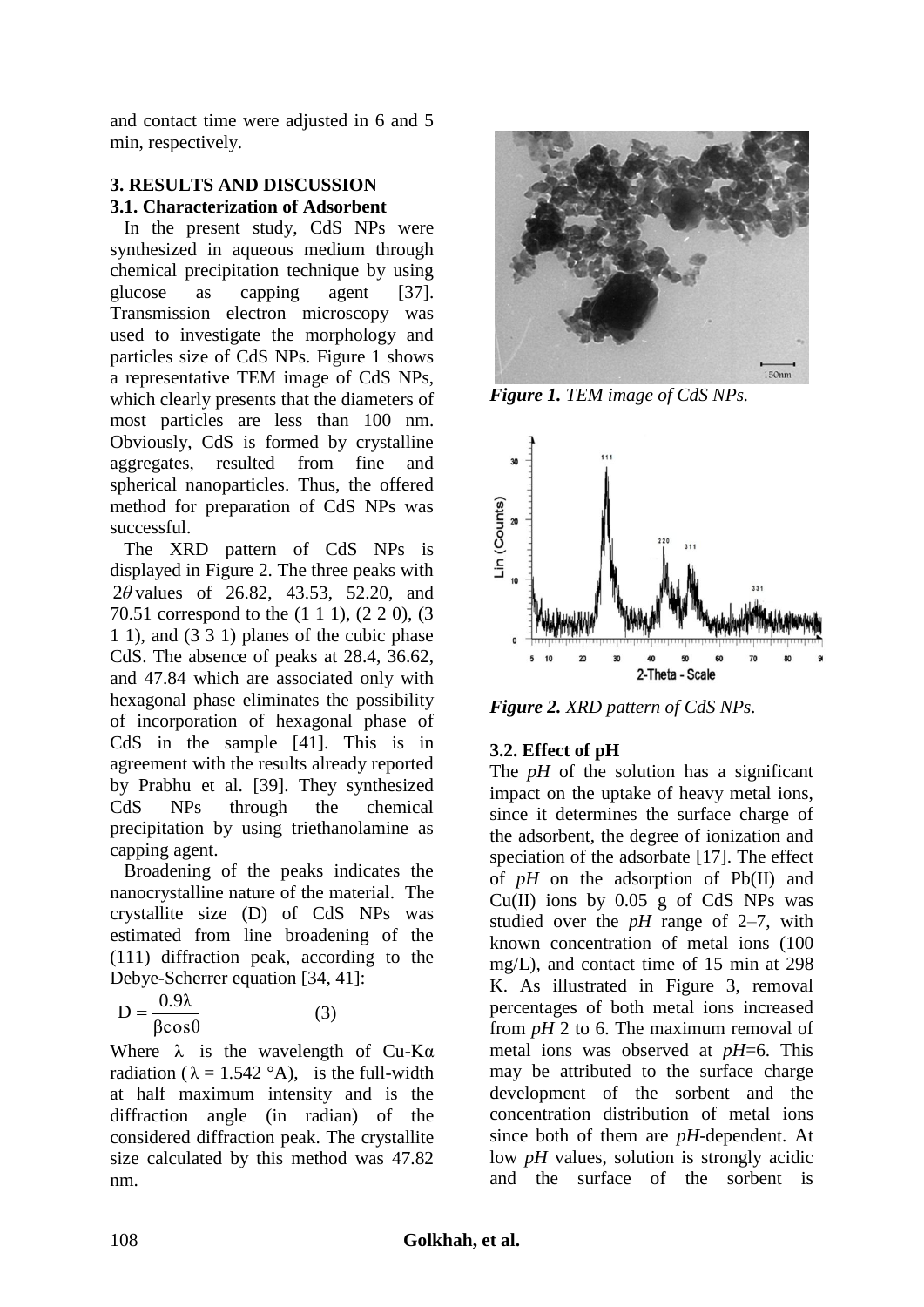surrounded by hydrogen ions. So due to the competition of hydrogen ions with metal ions, removal percentage is low. At  $pH$  values higher than 6, Pb(II) and Cu(II) ions begin to precipitate as  $Pb(OH)_2$  and  $Cu(OH)<sub>2</sub>$ , and therefore the separation may not be due to adsorption. So, in order to avoid any precipitation effect at higher *pH* values, *pH* of 6 was considered as the optimum *pH* for all further studies. Previous studies have also reported that the maximum adsorption efficiency for Pb(II) and Cu(II) ions was obtained at *pH* of 6 [\[42-45\]](#page-11-5).



*Figure 3. Effect of sample pH on the adsorption of Pb(II) and Cu(II) onto CdS NPs (Conditions: initial adsorbate concentration 100 mg/L; Cadsorbent=2 g/L; agitation speed 200 rpm; t=15 min; T=298 K).*

#### **3.3. Effect of Contact Time**

Equilibrium time is another important parameter to heavy metals wastewater treatment process. The effect of contact time on the removal of  $Pb(II)$  and  $Cu(II)$ ions by CdS NPs was studied using different stirring times from 1 to 20 min with 50 mL of 100 mg/L metal ions solution ( $pH=6$ ), and 2 g/L of CdS NPs at temperature of 298 K. The removal percentage of metal ions as a function of contact time was illustrated in Figure 4. Obviously, the adsorption rate of metal ions onto the adsorbent was very rapid initially, which indicates that there were enough adsorption sites for the ions to be

accommodated. Subsequently, the adsorption rate slowly decreased as the adsorption sites became gradually saturated, and finally it reached equilibrium in 15 min and remained constant up to 20 min. Therefore, 15 min was selected as optimum contact time for subsequent isotherm studies. In comparison with the previous studies [\[43,](#page-11-6) [46-50\]](#page-11-7), the adsorption process of both metal ions onto CdS NPs was fast.



*Figure 4. Effect of contact time on the adsorption of Pb(II) and Cu(II) onto CdS NPs (Conditions: initial adsorbate concentration 100 mg/L; pH=6; Cadsorbent= 2 g/L; agitation speed 200 rpm; T=298 K).*

#### **3.4. Effect of Adsorbent Dosage**

Adsorbent dosage is an important parameter because it determines the capacity of an adsorbent for a given initial concentration of the adsorbate [\[51\]](#page-11-8). Adsorption of metal ions at constant *pH* and contact time was studied by varying the adsorbent dosage from 0.2 to 2.5 g/L. As shown in Figure 5, increase in adsorbent dosage enhanced significantly the percent removal of metal ions. The maximum removal of heavy metal ions was obtained with 2 g/L of adsorbent; this was therefore selected as optimum amount for further experiments. At low adsorbent dosages, the absorbent surface became saturated with the metal ions and the residual metal ion concentration in the solution was large. As the adsorbent dosage increases, the adsorbent sites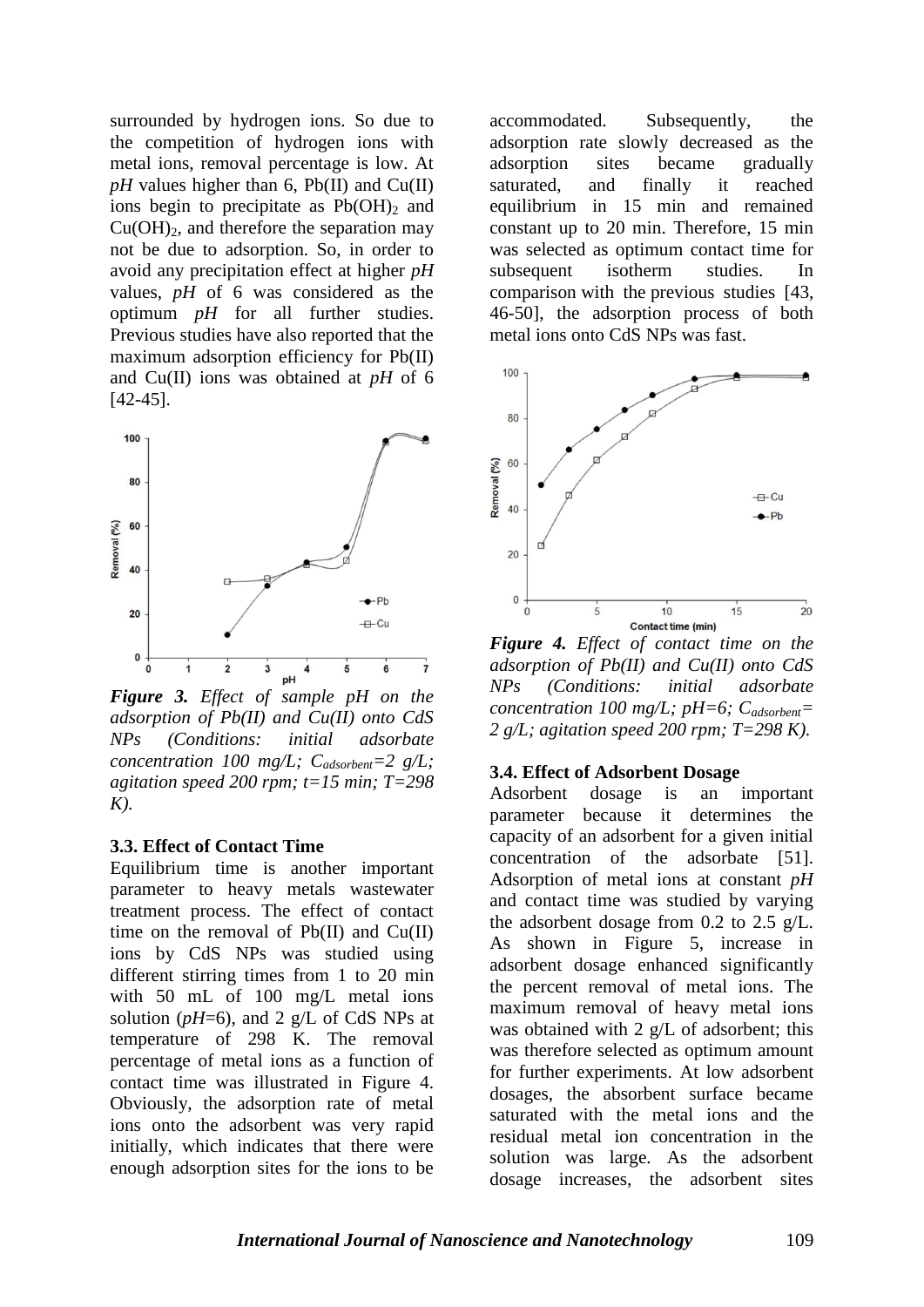available for heavy metal ions are also increased and consequently better adsorption takes place [\[52\]](#page-11-9). However, higher dosages (>2 g/L) had no significant effect on the metal ions uptake as the surface metal ions concentration and the solution metal ions concentration came to equilibrium with each other.



*Figure 5. Effect of adsorbent dosage on the adsorption of Pb(II) and Cu(II) onto CdS NPs (Conditions: initial adsorbate concentration 100 mg L-1 ; pH=6; agitation speed 200 rpm; t=15 min; T=298 K).*

## **3.5. Effect of Temperature**

The adsorption experiments of metal ions were performed at eight different temperatures in the range of 278-348 K with 50 mL of 100 mg/L aqueous metal ions solution and 0.05 g/L of CdS NPs at *pH* of 6, and contact time of 5 min. From Figure 6, the removal percentages of Pb(II) and Cu(II) ions by CdS NPs increase with the rise in solution temperature from 298 K to 318 K, suggesting that the adsorption process is endothermic. This increase can be due to the increased mobility of metal ions and to their tendency to adsorb from the solution to the surface of the adsorbent as well as due to a greater activity of binding sites as the temperature increases. This observation is in agreement with those reported by the other studies [\[43,](#page-11-6) [46,](#page-11-7) [47,](#page-11-10) [53-55\]](#page-11-11). However, at temperatures higher than 318 K, the adsorption of metal ions decreases. This may be due to the damaging of adsorbent surface and

decomposing of crystal structure of CdS NPs which can be lead to desorption.



*Figure 6. Effect of temperature on the adsorption of Pb(II) and Cu(II) onto CdS NPs (Conditions: initial adsorbate concentration 100 mg/L; pH=6; Cadsorbent=0.05 g/L; t=5 min; agitation speed 200 rpm).*

# **3.6. Adsorption Isotherms**

 Adsorption isotherms are used for describing adsorption equilibrium for wastewater treatments. In the present work, the sorption data have been subjected to different sorption isotherms, namely, Langmuir, Freundlich and Temkin models. Langmuir adsorption isotherm is valid in the case of monolayer adsorption onto the surface with a finite number of identical sites [\[56\]](#page-11-12). Freundlich isotherm is used for the description of multilayer adsorption with interaction between adsorbed molecules [\[57\]](#page-11-13). The Temkin isotherm model assumes that the adsorption energy decreases linearly with the surface coverage due to some indirect adsorbate/adsorbate interactions [\[58\]](#page-11-14). The linear forms of isotherm models are defined as:

$$
\frac{C_e}{q_e} = \frac{1}{K_L q_{max}} + \frac{C_e}{q_{max}}
$$
(4)

$$
\ln q_e = \ln K_F + \frac{1}{n} \ln Ce \tag{5}
$$

$$
q_e = B_T \ln K_T + B_T \ln Ce \tag{6}
$$

 The experimental equilibrium adsorption data were fitted above equations using plot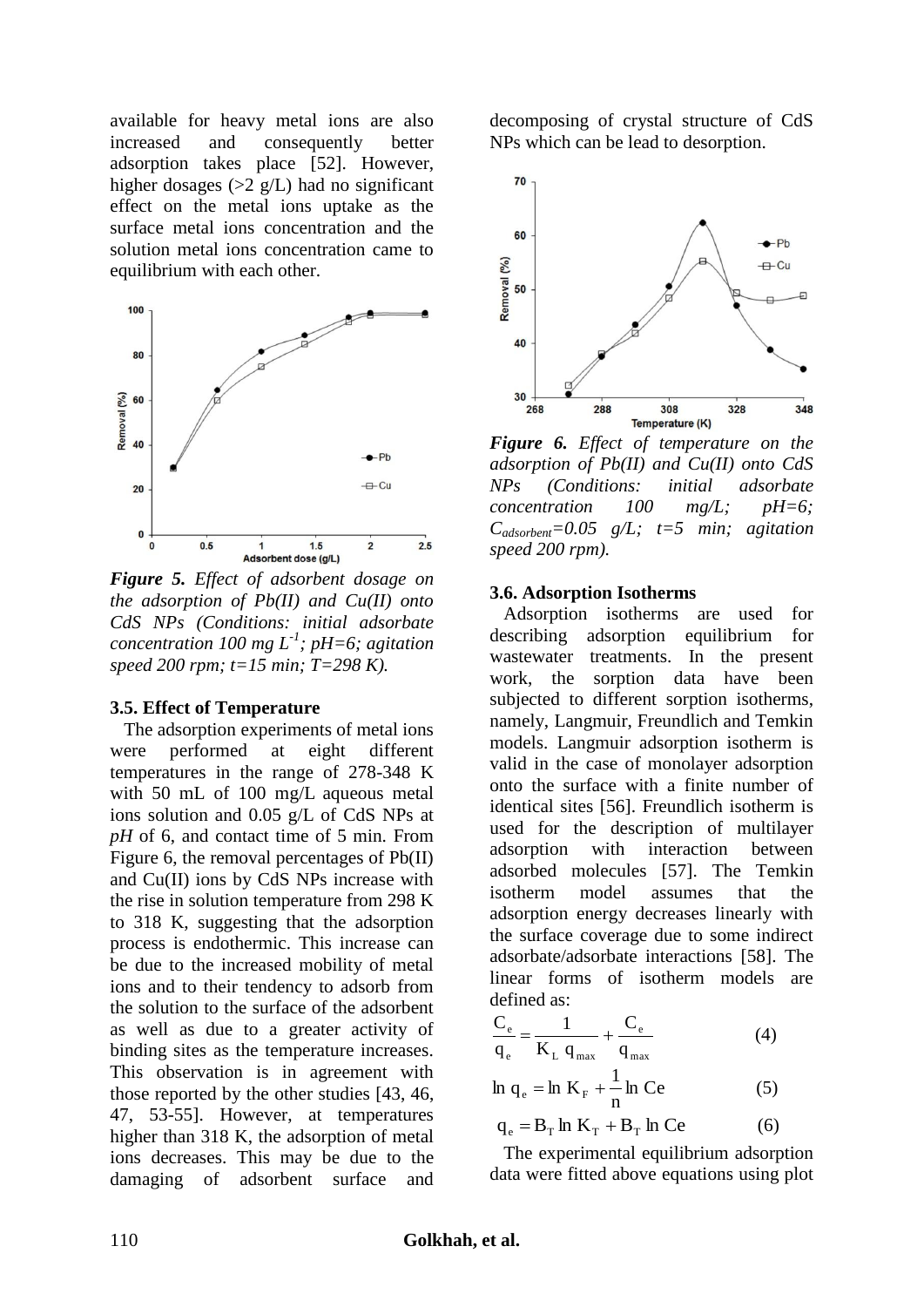of  $C_e/q_e$  versus  $C_e$ , ln  $q_e$  versus ln  $C_e$ (Figure 7), and  $q_e$  versus ln  $C_e$ , respectively. Isotherm constants were determined from the slopes and intercepts of the corresponding linear plots. In Langmuir model,  $q_e$  is the amount of heavy metal ion adsorbed at equilibrium (mg/g), qmax is maximum adsorption capacity  $(mg/g)$  on unit mass of adsorbent, and  $K<sub>L</sub>$ is the Langmuir constant (L/mg), related to the free energy of adsorption. Furthermore, the essential characteristic of the Langmuir isotherm, i.e., dimensionless separation factor  $(R<sub>L</sub>)$  was calculated using Equation (7). The  $R_L$  values between 0 and 1 indicate favorable adsorption [\[59\]](#page-11-15). In Freundlich isotherm  $K_F$  and n are the isotherm constants related to adsorption capacity  $[(mg/g) (L/mg)^{1/n}]$  and adsorption intensity, respectively. If  $1 < n < 10$ , the adsorption is favorable. In Temkin model,  $K_T$  is the equilibrium binding constant (L/mg), and  $B_T$  is a constant related to adsorption heat (kJ/mol).



*Figure 7. Freundlich plots for Pb(II) and Cu(II) adsorption onto CdS NPs (Conditions: initial adsorbate concentration 100 mg/L; pH=6; t=15 min; T=298 K).*

The results obtained by fitting the experimental equilibrium adsorption data to the isotherm models as well as the correlation coefficients  $(R<sup>2</sup>)$  for all models were presented in Table 1. Examination of linear isotherm plots suggested that, for the adsorption of metal ions onto CdS NPs, the Freundlich isotherm yielded a much better fit with higher correlation coefficient  $(R<sup>2</sup>>99)$  than other models. The values of Freundlich constant (n) were found to be greater than 1, which indicated that the adsorption process of Pb(II) and Cu(II) ions was favorable. According to this isotherm model, multilayer adsorption takes place on a heterogeneous surface of CdS NPs. Similar results have also been reported by other researchers for the adsorption of  $Pb(II)$  and  $Cu(II)$  ions onto nanoadsorbents [\[43,](#page-11-6) [46\]](#page-11-7). Moreover, maximum adsorption capacities for Pb(II) and Cu(II) ions were determined as 200 mg/g and 166.7 mg/g, respectively.

*Table 1. Isotherm parameters for the adsorption of metal ions onto CdS NPs.*

| <b>Isotherm</b> | Constants                           | Metal ions |        |  |
|-----------------|-------------------------------------|------------|--------|--|
| model           |                                     | Pb(II)     | Cu(II) |  |
|                 | $q_{max}$ (mg/g)                    | 200        | 166.7  |  |
| Langmuir        | $K_L$ (L/mg)                        | 0.05       | 0.17   |  |
|                 | $R^2$                               | 0.963      | 0.981  |  |
|                 | $R_L$                               | 0.17       | 0.06   |  |
| Freundlich      | $K_{\rm F}$<br>$(mg/g)(L/mg)^{1/n}$ | 24.62      | 48.28  |  |
|                 | n                                   | 2.40       | 3.96   |  |
|                 | $R^2$                               | 0.993      | 0.992  |  |
| Temkin          | $K_T$ (L/mg)                        | 1.51       | 8.02   |  |
|                 | $B_T(kJ/mol)$                       | 36.07      | 21.34  |  |
|                 | $R^2$                               | 0.947      | 0.938  |  |

## **3.7. Comparison of CdS NPs-Based Batch Adsorption Method with Other Published Methods**

A comparison of the maximum uptake of Pb(II) and Cu(II) ions onto different nanoadsorbents together with the optimum contact time were given in Table 2. The variation in  $q_{max}$  values between the adsorbents can be related to the type and density of active sites responsible for adsorption of metal ions from the solution. It is clear that the adsorption capacity of CdS NPs used in the present study is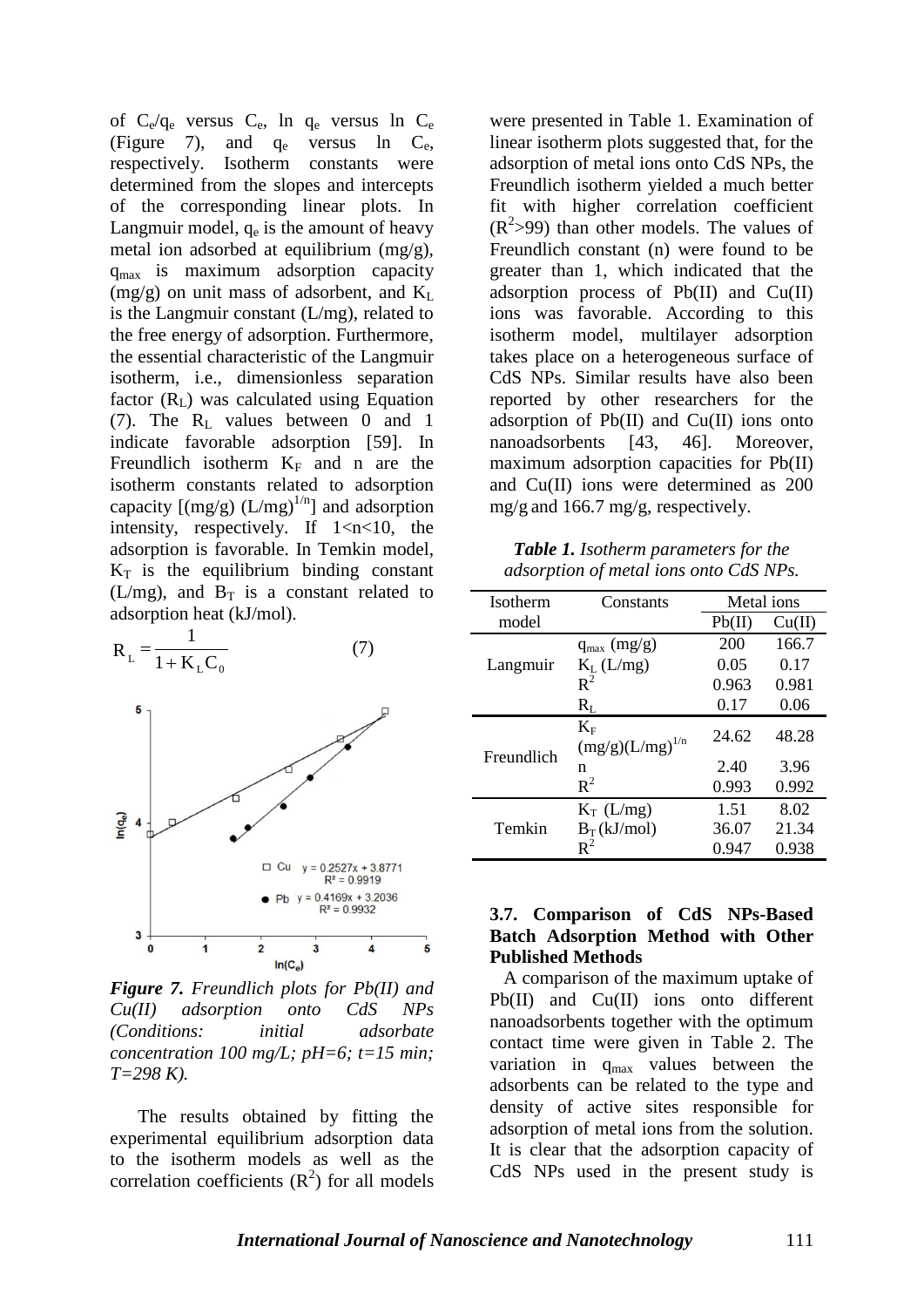significant. This may be attributed to the effect of particle size and distribution, morphology, and surface structure of the adsorbent. Moreover, the adsorption process using CdS NPs is rapid. Therefore, CdS NPs are considered to be excellent and potential adsorbent for heavy metal ions removal from aqueous solutions.

*Table 2. Comparison of maximum adsorption capacity and optimum contact time of different nanoadsorbents for the removal of Pb(II) and Cu(II) ions.*

| Adsorbent                        | (mg/g)<br>$q_{\text{max}}$ |        | $t$ (min) |        | Ref.      |
|----------------------------------|----------------------------|--------|-----------|--------|-----------|
|                                  | Pb(II)                     | Cu(II) | Pb(II)    | Cu(II) |           |
| Maghemite nanotube               | 71.42                      | 111.11 | 240       | 240    | [60]      |
| INIS <sup>a</sup>                | 2.08                       | 1.26   | 1440      | 1440   | [61]      |
| Nanocrystalline $TiO2$           | 80.64                      | 100    | 420       | 420    | $[43]$    |
| $Fe3O4$ nanoadsorbents           | 36.0                       |        |           | 30     | [46]      |
| Nanostructure alumina            | 125                        |        | 180       |        | [21]      |
| NSSCAC <sup>b</sup>              | 23.81                      |        | 240       |        | [62]      |
| Graphene oxide                   | 36.00                      |        | 1440      |        | [48]      |
| TiO <sub>2</sub> /Graphene oxide | 65.60                      |        | 1440      |        | [48]      |
| Graphene oxide                   |                            | 117.50 |           | 120    | [63]      |
| $Fe3O4$ -MWCNT <sup>c</sup>      |                            | 38.91  |           | 360    | [49]      |
| $GAd$ modified MNPs              |                            | 38.50  |           | 2.0    | $[53]$    |
| MCNPs <sup>e</sup>               |                            | 35.50  |           | 240    | [64]      |
| Pectin-coated MNPs               |                            | 48.99  |           | 120    | [47]      |
| CdS NPs                          | 200                        | 166.7  | 15        | 15     | This work |

<sup>a</sup> Iron-oxide nanoparticles immobilized sand, <sup>b</sup> Nano-silversol-coated activated carbon, <sup>c</sup> Multiple walled carbon nanotube, <sup>d</sup> Gum Arabic, <sup>e</sup>Magnetic chitosan nanoparticles.

# **3.8. Adsorption Kinetics**

Adsorption kinetics has been proposed to elucidate the adsorption mechanism. The mechanism of adsorption depends on the physical and chemical characteristics of the adsorbent as well as on the mass transport process. In order to investigate the mechanism of metal ions adsorption on the adsorbents and examine the potential rate-controlling step, i.e., mass transfer or chemical reaction, different kinetic models were studied. The capability of Lagergren's pseudo-first-order, pseudosecond-order, and intraparticle diffusion models was examined in this study. The correlation coefficient  $(R^2, \text{ close or equal})$ to 1) was introduced to evaluate the suitability of different models. The linearized-integral forms of studied kinetic models are expressed as [\[65-67\]](#page-12-1):

 $\ln (q_1 - q_t) = \ln q_1 - k_1t$  (8)

$$
\frac{t}{q_t} = \frac{1}{k_2 q_2^2} + \frac{t}{q_2}
$$
(9)  
 
$$
q_t = k_i t^{1/2} + C
$$
(10)

Where  $q_1$  (or  $q_2$ ) and  $q_t$  (mg/g) are the values of amount adsorbed per unit mass of sorbent at equilibrium and at any time,  $k_1$  (1/min) is the pseudo-first-order adsorption rate coefficient and  $k_2$  (g/mg) min) is the pseudo-second-order constant. In intraparticle diffusion model  $k_i$  (mg/g)  $min<sup>1/2</sup>$ ) is the diffusion rate coefficient and  $C_i$  is the intercept and relate to the thickness of the boundary layer. The parameter values for each model were obtained from the respective linear plots of ln (q<sub>1</sub>-q<sub>2</sub>) vs. t, t/q<sub>t</sub> vs. t (Figure 8), and q<sub>t</sub> vs.  $t^{1/2}$ , respectively.

The results together with the correlation coefficient  $(R^2)$  were listed in Table 3. Comparing the correlation coefficients of kinetic models revealed that the pseudosecond-order kinetic model with  $R^2$  values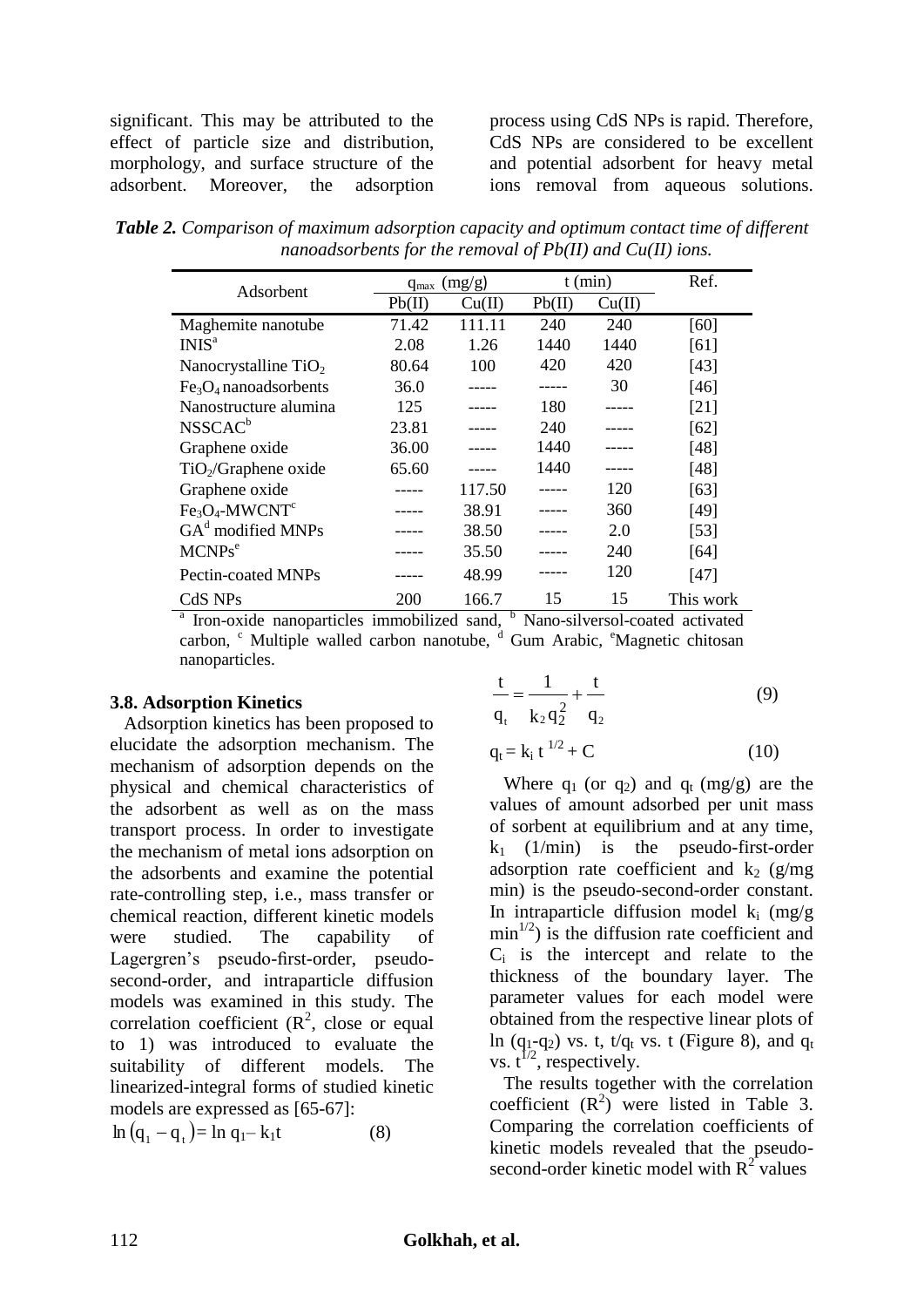

*Figure 8. Pseudo-second-order kinetic plots for Pb(II) and Cu(II) adsorption onto CdS NPs (Conditions: initial adsorbate concentration 100 mg/L; pH=6; Cadsorbent= 2 g/L; T=298K).*

close to 1 matched better the experimental data than the other models. This model is based on the assumption that the rate limiting step may be a chemical sorption involving valence forces through sharing or exchange of electrons between the adsorbent and the adsorbate [\[68\]](#page-12-2). Similar results have also been reported for heavy metal ions removal by other adsorbents [\[43,](#page-11-6) [47,](#page-11-10) [49,](#page-11-21) [60\]](#page-11-16).

*Table 3. Kinetics parameters for the adsorption of metal ions onto CdS NPs.*

| Kinetic                         | Constant                                      | Metal ion |        |  |
|---------------------------------|-----------------------------------------------|-----------|--------|--|
| model                           |                                               | Pb(II)    | Cu(II) |  |
| Pseudo-<br>first<br>order       | $q_1$ (mg/g)                                  | 38.63     | 77.32  |  |
|                                 | $k_1(1/\text{min})$                           | 0.208     | 0.313  |  |
|                                 | $R^2$                                         | 0.954     | 0.908  |  |
| Pseudo-<br>second<br>order      | $q_2$ (mg/g)                                  | 55.56     | 62.5   |  |
|                                 | $k_2$ (g/mg min)                              | 0.011     | 0.004  |  |
|                                 | $R^2$                                         | 0.997     | 0.993  |  |
| Intra-<br>particle<br>diffusion | $C_i$                                         | 21.07     | 4.96   |  |
|                                 | $k_i$ (mg/min <sup>1/2</sup> g <sup>1</sup> ) | 7.285     | 10.960 |  |
|                                 | $R^2$                                         | 0.906     | 0.930  |  |

#### **3.9. Adsorption Thermodynamics**

Thermodynamic studies are used to decipher any reaction in a better way. In the present study, the variation in the extent of adsorption with respect to

temperature has been explained based on thermodynamic parameters viz. changes in standard free energy ( $\Delta G^0$ ), enthalpy ( $\Delta H^0$ ) and entropy  $( \Delta S^0 )$ . ). Thermodynamic parameters were evaluated in the temperature range of 278-318 K (to avoid thermal decomposition of adsorbent). The values of the thermodynamic parameters were calculated using the thermodynamic equations described below [\[21,](#page-10-8) [69\]](#page-12-3):

$$
\ln C_e = \frac{\Delta H^0}{RT} + D \tag{11}
$$

$$
\Delta G^{\circ} = -RT \ln Kc \tag{12}
$$

$$
\Delta S^{\circ} = \frac{\Delta H^{\circ} - \Delta G^{\circ}}{T}
$$
 (13)

Where R is the ideal gas constant (8.314  $J/mol.K$ ), T is the absolute temperature  $(K)$ , and  $K_c$  is the thermodynamic equilibrium constant defined by  $q_e/C_e$ .

The values of thermodynamic parameters thus calculated were recorded in Table 4. Positive  $\Delta H^0$  values at different temperatures for both the metal ions suggested the endothermic nature of adsorption process, which was in good agreement with the results that the adsorption of metal ions increased with the<br>increasing temperature. Positive  $\Delta S^0$ increasing temperature. Positive values show an increased randomness during metal ions adsorption. Positive  $\Delta G^0$ values at temperatures 288-308 K indicates that the adsorption reactions were nonspontaneous over the temperature range considered. However, as the temperature increased  $\Delta G^0$  values became negative. This suggests that the simultaneous adsorption of  $Pb(II)$  and  $Cu(II)$  ions on CdS NPs is favored at temperatures >308 K. Generally,  $\Delta G^0$  values lower than -20 kJ/mol are consistent with physisorption, while those around -40 kJ/mol or higher correspond to chemisorption [\[46,](#page-11-7) [70\]](#page-12-4). The  $\Delta G^0$  values obtained in this study indicate the physical adsorption of Pb(II) and Cu(II) ions onto CdS NPs. This is also supported by the fact that  $\Delta H^0$  < 40 kJ/mol indicates the physical adsorption process [\[46\]](#page-11-7).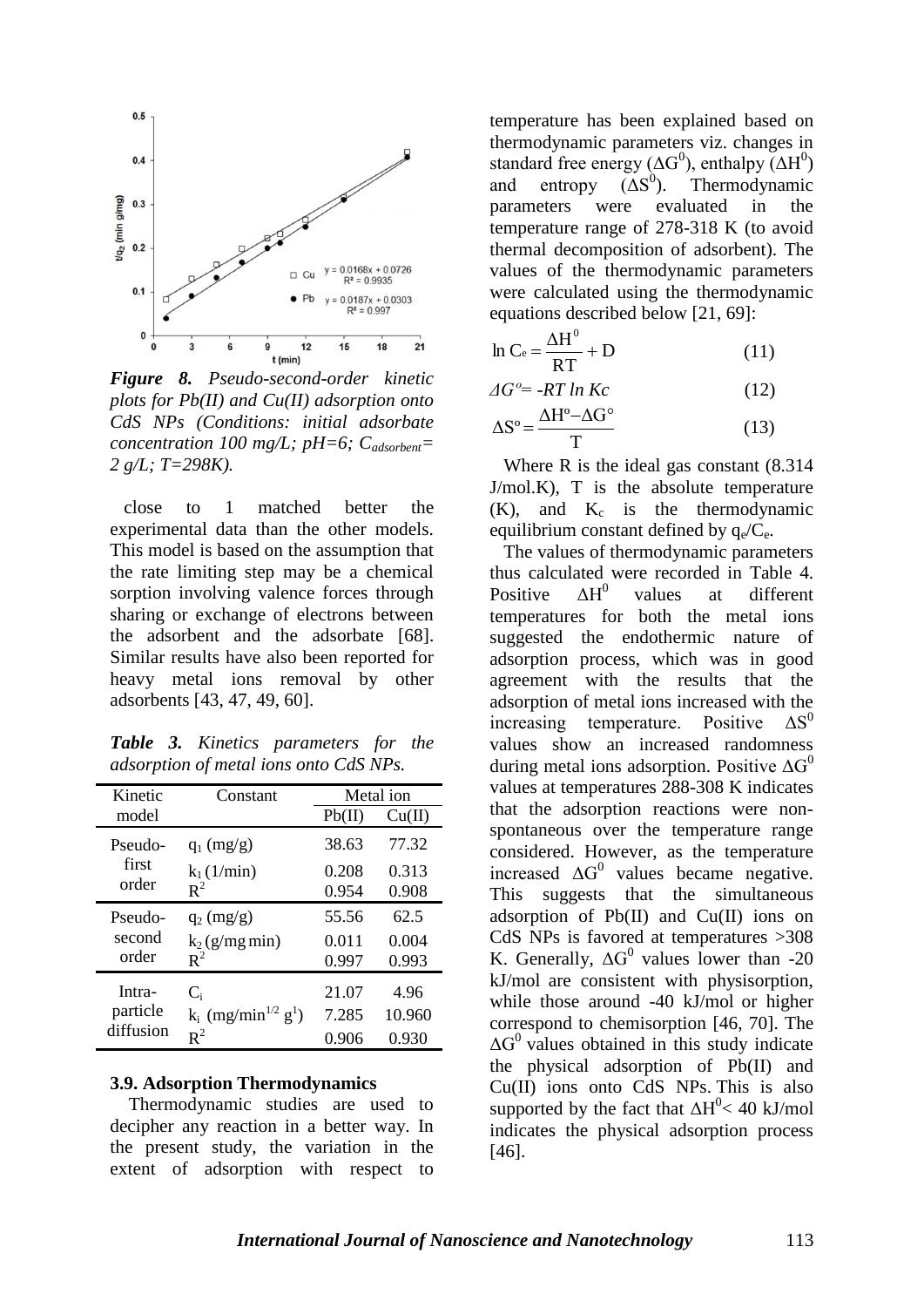| Metal  | Parameter               |       |       | T(K)  |         |         |  |
|--------|-------------------------|-------|-------|-------|---------|---------|--|
| ion    |                         | 278   | 288   | 298   | 308     | 318     |  |
|        | $\Delta H^0$ (KJ/mol)   | 11.34 | 11.34 | 11.34 | 11.34   | 11.34   |  |
| Pb(II) | $\Delta G^0$ (KJ/mol)   | 1.89  | 1.21  | 0.12  | $-0.50$ | $-1.33$ |  |
|        | $\Delta S^0$ (KJ/mol)   | 0.033 | 0.035 | 0.038 | 0.039   | 0.040   |  |
|        | $\Delta H^0$ (KJ/mol)   | 6.88  | 6.88  | 6.88  | 6.88    | 6.88    |  |
| Cu(II) | $\Delta G^0$ (KJ/mol)   | 1.72  | 1.16  | 0.60  | $-0.16$ | $-0.38$ |  |
|        | $\Delta S^0$ (KJ/mol K) | 0.018 | 0.020 | 0.021 | 0.022   | 0.023   |  |

*Table 4. Thermodynamic parameters for the adsorption of metal ions onto CdS NPs.*

# **4. CONCLUSION**

Cadmium sulfide nanoparticles with average [particles size](http://academic.research.microsoft.com/Keyword/30271/particle-size) less than 100 nm were successfully synthesized and used for simultaneous removal of  $Pb(II)$  and  $Cu(II)$ ions from aqueous solutions. The batch adsorption parameters including the solution *pH*, contact time, adsorbent dosage and temperature were found to be effective on the adsorption efficiency of both the metal ions. The isotherm adsorption data were well fitted by the Freundlich model. The maximum adsorption capacities of 200 mg/g and 166.7 mg/g were obtained for Pb(II) and Cu(II) ions, respectively, at initial adsorbate concentration of 100 mg/L, *pH* of 6, temperature 298 K, and contact time

of 15 min. The adsorption process was fast and pseudo-second-order rate model accurately described the kinetics of adsorption, which suggested chemisorption as the rate-limiting step in the adsorption process. Thermodynamic studies confirmed the endothermic nature of the adsorption process, and its spontaneity for temperatures 308-318 K. In conclusion, CdS NPs can be recommended for wastewater treatments and control of environmental pollution.

## **ACKNOWLEDGEMENTS**

The authors wish to thank Semnan University Scientific Research Foundation and the office of gifted student for financial support.

#### **REFERENCES**

<span id="page-9-0"></span>1. Boudrahem, F., Soualah, A., Aissani-Benissad, F. (2011). "Pb (II) and Cd (II) removal from aqueous solutions using activated carbon developed from coffee residue activated with phosphoric acid and zinc chloride", *J. Chem. Eng. Data,* 56: 1946-1955.

2. Wuana, R. A., Okieimen, F. E. (2011). "Heavy metals in contaminated soils: a review of sources, chemistry, risks and best available strategies for remediation", *ISRN Ecology,* 2011: 1-20.

<span id="page-9-4"></span>3. Mousavi, Z. H., Hosseinifar, A., Jahed, V. (2012). "Studies of the adsorption thermodynamics and kinetics of Cr (III) and Ni (II) removal by polyacrylamide", *J. Serb. Chem. Soc.,* 77: 393-405.

<span id="page-9-1"></span>4. Benhima, H., Chiban, M., Sinan, F., Seta, P., Persin, M. (2008). "Removal of lead and cadmium ions from aqueous solution by adsorption onto micro-particles of dry plants", *Colloids and surfaces. B,,* 61: 10-16.

<span id="page-9-2"></span>5. Khayat Sarkar, Z., Khayat Sarkar, F. (2013). "Selective Removal of Lead (II) Ion from Wastewater Using Superparamagnetic Monodispersed Iron Oxide (Fe<sub>3</sub>O<sub>4</sub>) Nanoparticles as a Effective Adsorbent", *Int. J. Nanosci. Nanotechnol.,* 9: 109-114.

<span id="page-9-3"></span>6. Yu, B., Zhang, Y., Shukla, A., Shukla, S. S., Dorris, K. L. (2000). "The removal of heavy metal from aqueous solutions by sawdust adsorption—removal of copper", *J. Hazard. Mater.,* 80: 33-42.

7. Basci, N., Kocadagistan, E., Kocadagistan, B. (2004). "Biosorption of copper (II) from aqueous solutions by wheat shell", *Desalination,* 164: 135-140.

8. Wu, Y., Zhang, L., Gao, C., Ma, J., Ma, X., Han, R. (2009). "Adsorption of copper ions and methylene blue in a single and binary system on wheat straw", *J. Chem. Eng. Data,* 54: 3229-3234.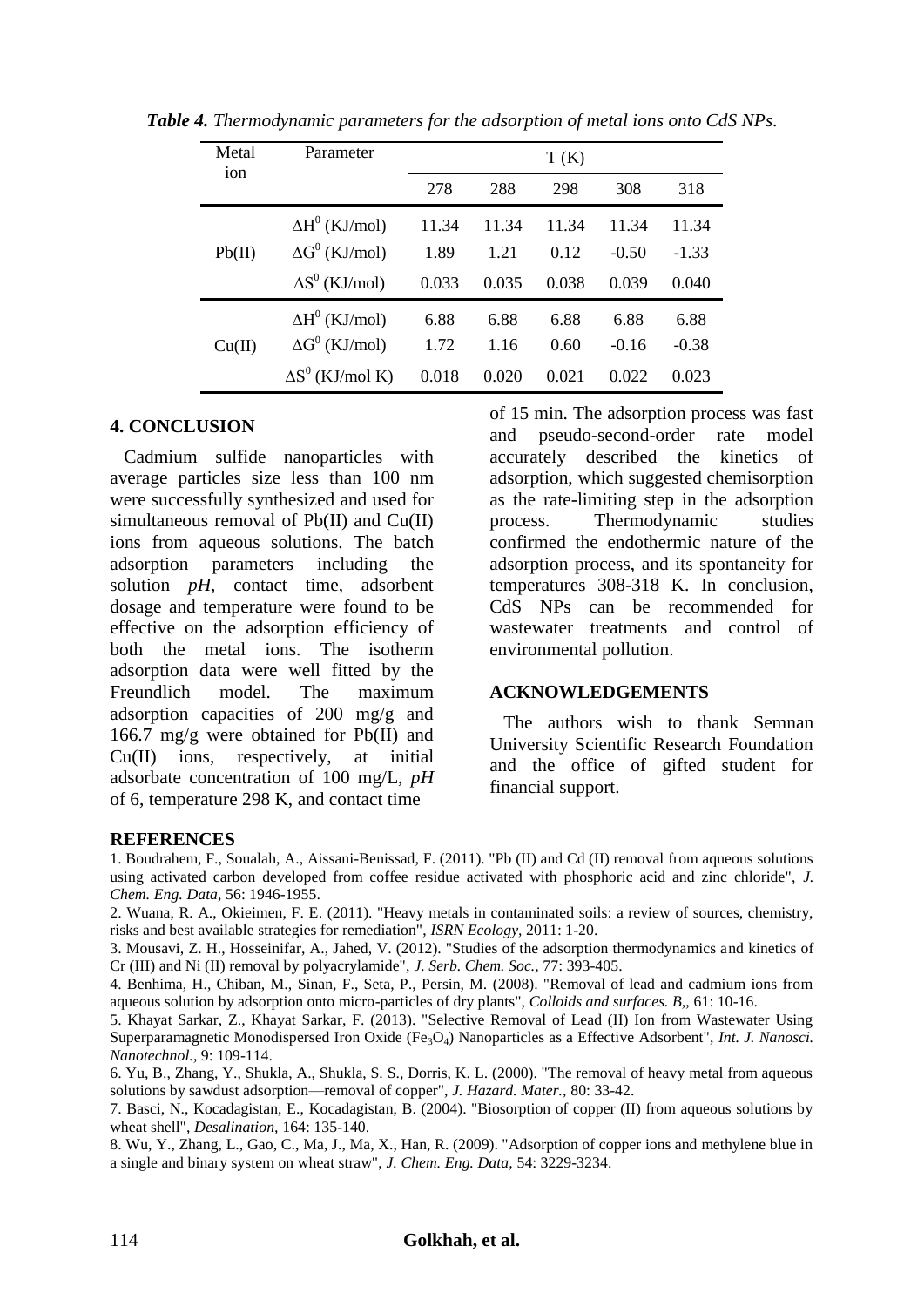<span id="page-10-0"></span>9. Ahmaruzzaman, M. (2011). "Industrial wastes as low-cost potential adsorbents for the treatment of wastewater laden with heavy metals", *Adv. Colloid Interface Sci.,* 166: 36-59.

<span id="page-10-1"></span>10. Ahluwalia, S., Goyal, D. (2005). "Removal of heavy metals by waste tea leaves from aqueous solution", *Eng. Life Sci.,* 5: 158-162.

11. Fu, F., Wang, Q. (2011). "Removal of heavy metal ions from wastewaters: a review", *J. Environ. Manage.,* 92: 407-418.

12. Lazarević, S., Janković-Častvan, I., Radovanović, Ž., Potkonjak, B., Janaćković, Đ., Petrović, R. (2011). "Sorption of  $Cu^{2+}$  and  $Co^{2+}$  ions from aqueous solutions onto sepiolite: An equilibrium, kinetic and thermodynamic study", *J. Serb. Chem. Soc.,* 76: 101-112.

<span id="page-10-2"></span>13. Sud, D., Mahajan, G., Kaur, M. (2008). "Agricultural waste material as potential adsorbent for sequestering heavy metal ions from aqueous solutions–A review", *Bioresour. Technol.,* 99: 6017-6027.

14. Wan Ngah, W., Hanafiah, M. (2008). "Removal of heavy metal ions from wastewater by chemically modified plant wastes as adsorbents: a review", *Bioresour. Technol.,* 99: 3935-3948.

15. Ling, Y. S.-L., Joseph, C. G., How, S.-E. (2011). "Biosorption of lead contaminated wastewater using cattails (Typha angustifolia) leaves: kinetic studies", *J. Serb. Chem. Soc.,* 76: 1037-1047.

<span id="page-10-3"></span>16. Bhattacharyya, K. G., Gupta, S. S. (2008). "Adsorption of a few heavy metals on natural and modified kaolinite and montmorillonite: a review", *Adv. Colloid Interface Sci.,* 140: 114-131.

<span id="page-10-4"></span>17. Saifuddin, M., Kumaran, P. (2005). "Removal of heavy metal from industrial wastewater using chitosan coated oil palm shell charcoal", *Electron. J. Biotechn.,* 8: 43-53.

<span id="page-10-5"></span>18. Pan, B., Pan, B., Zhang, W., Lv, L., Zhang, Q., Zheng, S. (2009). "Development of polymeric and polymerbased hybrid adsorbents for pollutants removal from waters", *Chem. Eng. J.,* 151: 19-29.

<span id="page-10-6"></span>19. Boricha, A. G., Murthy, Z. (2009). "Preparation, characterization and performance of nanofiltration membranes for the treatment of electroplating industry effluent", *Sep. Purif. Technol.,* 65: 282-289.

<span id="page-10-7"></span>20. Hajdu, I., Bodnár, M., Csikós, Z., Wei, S., Daróczi, L., Kovács, B., Győri, Z., Tamás, J., Borbély, J. (2012). "Combined nano-membrane technology for removal of lead ions", *J. Membr. Sci.,* 409: 44-53.

<span id="page-10-8"></span>21. Rahmani, A., Mousavi, H. Z., Fazli, M. (2010). "Effect of nanostructure alumina on adsorption of heavy metals", *Desalination,* 253: 94-100.

<span id="page-10-9"></span>22. Pourahmad, A., Sohrabnezhad, S., Sadeghi, B. (2010). "Removal of Heavy Metals from Aqueous Solution by Mordenite Nanocrystals", *Int. J. Nanosci. Nanotechnol.,* 6: 31-41.

<span id="page-10-10"></span>23. Tashauoei, H., Movahedian Attar, H., Kamali, M., Amin, M., Nikaeen, M. (2010). "Removal of hexavalent chromium (VI) from aqueous solutions using surface modified nanozeolite A", *Int. J. Environ. Res.,* 4: 491-500.

<span id="page-10-11"></span>24. Pyrzyńska, K., Bystrzejewski, M. (2010). "Comparative study of heavy metal ions sorption onto activated carbon, carbon nanotubes, and carbon-encapsulated magnetic nanoparticles", *Colloids Surf., A,* 362: 102-109.

<span id="page-10-12"></span>25. Abdel Salam, M., Al-Zhrani, G., Kosa, S. A. (2014). "Removal of heavy metal ions from aqueous solution by multi-walled carbon nanotubes modified with 8-hydroxyquinoline: Kinetic study", *J. Ind. Eng. Chem.,* 20: 572-580.

<span id="page-10-13"></span>26. Hua, M., Zhang, S., Pan, B., Zhang, W., Lv, L., Zhang, Q. (2012). "Heavy metal removal from water/wastewater by nanosized metal oxides: a review", *J. Hazard. Mater.,* 211: 317-331.

<span id="page-10-14"></span>27. Khoshhesab, Z. M., Hooshyar, Z., Sarfaraz, M. (2011). "Removal of Pb (II) from Aqueous Solutions by NiO Nanoparticles", *Synth. React. Inorg., Met.-Org., Nano-Met. Chem.,* 41: 1046-1051.

<span id="page-10-15"></span>28. Bai, Y., Rong, F., Wang, H., Zhou, Y., Xie, X., Teng, J. (2011). "Removal of copper from aqueous solutions by adsorption on elemental selenium nanoparticles", *J. Chem. Eng. Data,* 56: 2563-2568.

29. Idris, A., Ismail, N. S. M., Hassan, N., Misran, E., Ngomsik, A.-F. (2012). "Synthesis of magnetic alginate beads based on maghemite nanoparticles for Pb (II) removal in aqueous solution", *J. Ind. Eng. Chem.,* 18: 1582- 1589.

30. Wang, T., Jin, X., Chen, Z., Megharaj, M., Naidu, R. (2014). "Green synthesis of Fe nanoparticles using eucalyptus leaf extracts for treatment of eutrophic wastewater", *Sci. Total Environ.,* 466: 210-213.

<span id="page-10-16"></span>31. Mobasherpour, I., Salahi, E., Pazouki, M. (2012). "Comparative of the removal of  $Pb^{2+}$ , Cd<sup>2+</sup> and Ni<sup>2+</sup> by nano crystallite hydroxyapatite from aqueous solutions: adsorption isotherm study", *Arab. J. Chem.,* 5: 439-446.

<span id="page-10-17"></span>32. Rajiv Gandhi, M., Kousalya, G., Meenakshi, S. (2011). "Removal of copper (II) using chitin/chitosan nanohydroxyapatite composite", *Int. J. Biol. Macromol.,* 48: 119-124.

<span id="page-10-18"></span>33. Al-Rashdi, B., Tizaoui, C., Hilal, N. (2012). "Copper removal from aqueous solutions using nano-scale diboron trioxide/titanium dioxide (B<sub>2</sub>O<sub>3</sub>/TiO<sub>2</sub>) adsorbent", *Chem. Eng. J.*, 183: 294-302.

<span id="page-10-19"></span>34. Dumbrava, A., Badea, C., Prodan, G., Ciupina, V. (2010). "Synthesis and characterization of cadmium sulfide obtained at room temperature", *Chalcogenide Lett,* 7: 111-118.

<span id="page-10-20"></span>35. Wang, Y., To, C., Ng, D. H. (2006). "Controlled synthesis of CdS nanobelts and the study of their cathodoluminescence", *Mater. Lett.,* 60: 1151-1155.

<span id="page-10-21"></span>36. Vadivel Murugan, A., Sonawane, R., Kale, B., Apte, S., Kulkarni, A. V. (2001). "Microwave–solvothermal synthesis of nanocrystalline cadmium sulfide", *Mater. Chem. Phys.,* 71: 98-102.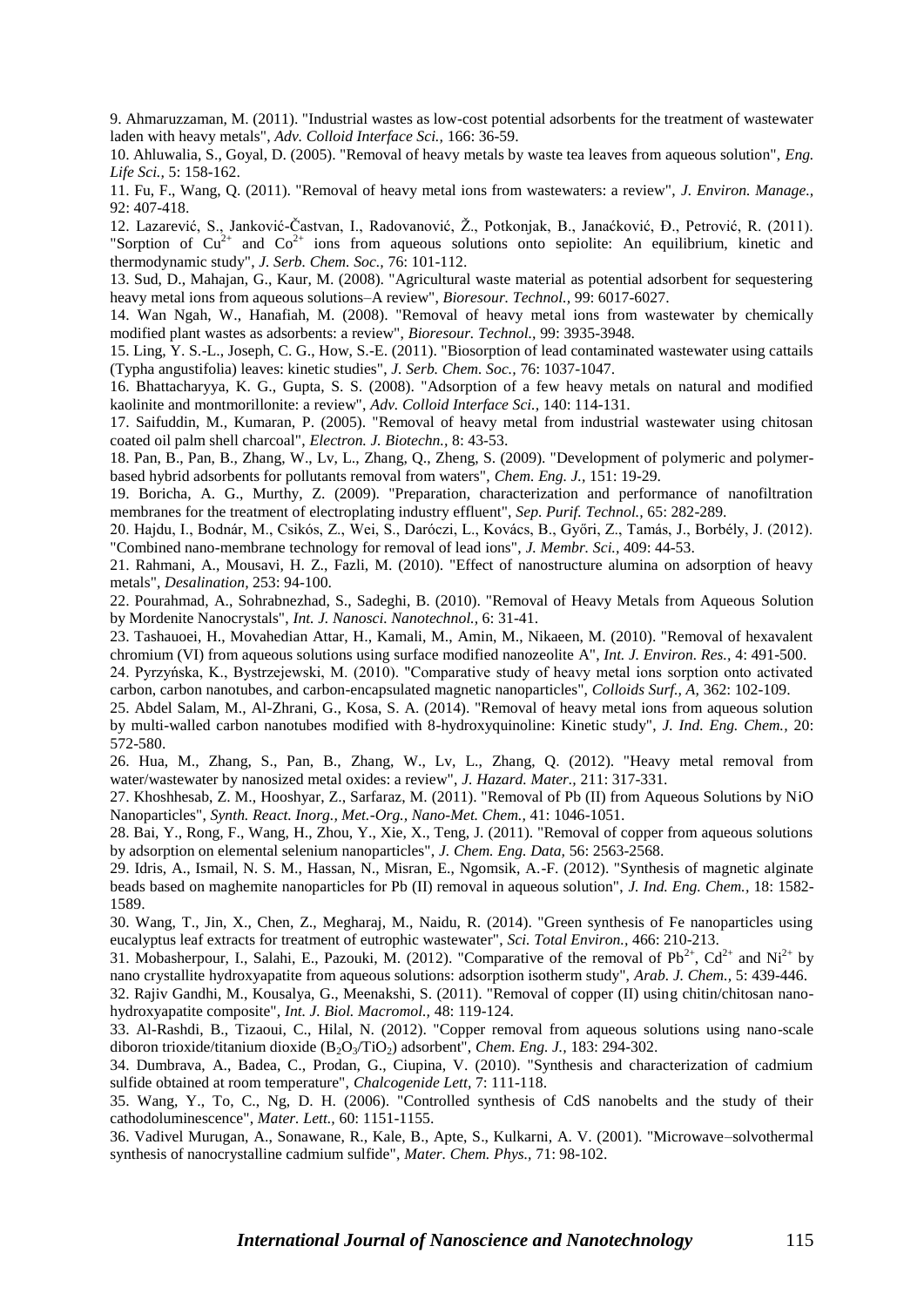<span id="page-11-3"></span>37. Chen, Y.-T., Ding, J.-B., Guo, Y., Kong, L.-B., Li, H.-L. (2003). "A facile route to preparation of CdS nanorods", *Mater. Chem. Phys.,* 77: 734-737.

<span id="page-11-1"></span>38. Bansal, P., Jaggi, N., Rohilla, S. (2012). ""Green" Synthesis of CdS nanoparticles and effect of capping agent concentration on crystallite size", *Res. J. Chem. Sci.,* 2: 69-71.

<span id="page-11-0"></span>39. Prabhu, R. R., Khadar, M. A. (2005). "Characterization of chemically synthesized CdS nanoparticles", *Pramana,* 65: 801-807.

<span id="page-11-2"></span>40. Pawar, M., Chaure, S. (2009). "Synthesis of CdS nanoparticles using glucose as capping agent", *Chalcogenide Lett,* 6: 689-693.

<span id="page-11-4"></span>41. Wang, W., Germanenko, I., El-Shall, M. S. (2002). "Room-Temperature Synthesis and Characterization of Nanocrystalline CdS, ZnS, and Cd x Zn1-x S", *Chem. Mater.,* 14: 3028-3033.

<span id="page-11-5"></span>42. Rafatullah, M., Sulaiman, O., Hashim, R., Ahmad, A. (2009). "Adsorption of copper (II), chromium (III), nickel (II) and lead (II) ions from aqueous solutions by meranti sawdust", *J. Hazard. Mater.,* 170: 969-977.

<span id="page-11-6"></span>43. Rashidi, F., Sarabi, R. S., Ghasemi, Z., Seif, A. (2010). "Kinetic, equilibrium and thermodynamic studies for the removal of lead (II) and copper (II) ions from aqueous solutions by nanocrystalline", *Superlattices Microstruct.,* 48: 577-591.

44. Moradi, O., Mirza, B., Norouzi, M., Fakhri, A. (2012). "Removal of Co (II), Cu (II) and Pb (II) ions by polymer based 2-hydroxyethyl methacrylate: thermodynamics and desorption studies", *J. Environ. Health Sci. Eng.,* 9: 31-33.

45. Yu, B., Xu, J., Liu, J.-H., Yang, S.-T., Luo, J., Zhou, Q., Wan, J., Liao, R., Wang, H., Liu, Y. (2013). "Adsorption behavior of copper ions on graphene oxide–chitosan aerogel", *J. Environ. Chem. Eng.,* 1: 1044- 1050.

<span id="page-11-7"></span>46. Nassar, N. N. (2010). "Rapid removal and recovery of Pb (II) from wastewater by magnetic nanoadsorbents", *J. Hazard. Mater.,* 184: 538-546.

<span id="page-11-10"></span>47. Gong, J.-L., Wang, X.-Y., Zeng, G.-M., Chen, L., Deng, J.-H., Zhang, X.-R., Niu, Q.-Y. (2012). "Copper (II) removal by pectin–iron oxide magnetic nanocomposite adsorbent", *Chem. Eng. J.,* 185: 100-107.

<span id="page-11-19"></span>48. Lee, Y.-C., Yang, J.-W. (2012). "Self-assembled flower-like TiO<sub>2</sub> on exfoliated graphite oxide for heavy metal removal", *J. Ind. Eng. Chem.,* 18: 1178-1185.

<span id="page-11-21"></span>49. Tang, W.-W., Zeng, G.-M., Gong, J.-L., Liu, Y., Wang, X.-Y., Liu, Y.-Y., Liu, Z.-F., Chen, L., Zhang, X.- R., Tu, D.-Z. (2012). "Simultaneous adsorption of atrazine and Cu (II) from wastewater by magnetic multiwalled carbon nanotube", *Chem. Eng. J.,* 211: 470-478.

50. Wu, W., Yang, Y., Zhou, H., Ye, T., Huang, Z., Liu, R., Kuang, Y. (2013). "Highly efficient removal of Cu (II) from aqueous solution by using graphene oxide", *Water, Air, Soil Poll.,* 224: 1-8.

<span id="page-11-8"></span>51. Bulut, Y., Baysal, Z. (2006). "Removal of Pb (II) from wastewater using wheat bran", *J. Environ. Manage.,* 78: 107-113.

<span id="page-11-9"></span>52. Naiya, T. K., Bhattacharya, A. K., Das, S. K. (2009). "Adsorption of Cd (II) and Pb (II) from aqueous solutions on activated alumina", *J. Colloid Interface Sci.,* 333: 14-26.

<span id="page-11-11"></span>53. Banerjee, S. S., Chen, D.-H. (2007). "Fast removal of copper ions by gum arabic modified magnetic nanoadsorbent", *J. Hazard. Mater.,* 147: 792-799.

54. Eren, E. (2009). "Removal of lead ions by Unye (Turkey) bentonite in iron and magnesium oxide-coated forms", *J. Hazard. Mater.,* 165: 63-70.

55. Huang, Y.-H., Hsueh, C.-L., Huang, C.-P., Su, L.-C., Chen, C.-Y. (2007). "Adsorption thermodynamic and kinetic studies of Pb(II) removal from water onto a versatile Al2O3-supported iron oxide", *Sep. Purif. Technol.,* 55: 23-29.

<span id="page-11-12"></span>56. Langmuir, I. (1918). "The adsorption of gases on plane surfaces of glass, mica and platinum", *J. Am. Chem. Soc.,* 40: 1361-1403.

<span id="page-11-13"></span>57. Freundlich, H. (1906). "Adsorption in solution", *Phys. Chem. Soc.,* 40: 1361-1368.

<span id="page-11-14"></span>58. Temkin, M., Pyzhev, V. (1940). "Recent modifications to Langmuir isotherms", *Acta Physiochim. USSR,* 12: 217-222.

<span id="page-11-15"></span>59. Hall, K., Eagleton, L., Acrivos, A., Vermeulen, T. (1966). "Pore-and solid-diffusion kinetics in fixed-bed adsorption under constant-pattern conditions", *Ind. Eng. Chem. Fund.,* 5: 212-223.

<span id="page-11-16"></span>60. Roy, A., Bhattacharya, J. (2012). "Removal of Cu (II), Zn (II) and Pb (II) from water using microwaveassisted synthesized maghemite nanotubes", *Chem. Eng. J.,* 211: 493-500.

<span id="page-11-17"></span>61. Lee, S.-M., Laldawngliana, C., Tiwari, D. (2012). "Iron oxide nano-particles-immobilized-sand material in the treatment of Cu (II), Cd (II) and Pb (II) contaminated waste waters", *Chem. Eng. J.,* 195: 103-111.

<span id="page-11-18"></span>62. Kumar, P. S., Vincent, C., Kirthika, K., Kumar, K. S. (2010). "Kinetics and equilibrium studies of Pb2+ in removal from aqueous solutions by use of nano-silversol-coated activated carbon", *Braz. J. Chem. Eng.,* 27: 339- 346.

<span id="page-11-20"></span>63. Wu, W., Yang, Y., Zhou, H., Ye, T., Huang, Z., Liu, R., Kuang, Y. (2013). "Highly efficient removal of Cu (II) from aqueous solution by using graphene oxide", *Water, Air, Soil Poll.,* 224: 1-8.